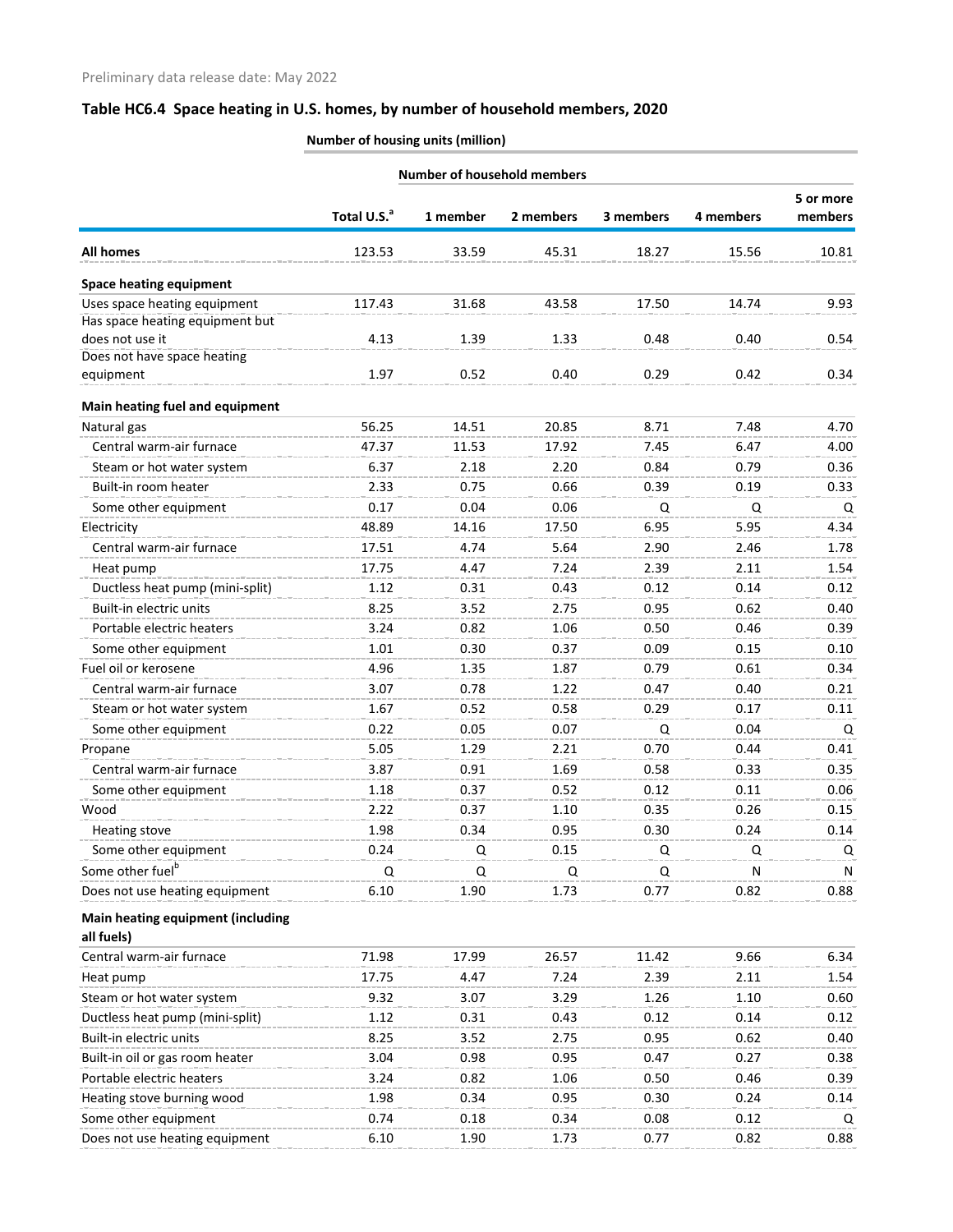|                                                                      |                         | <b>Number of household members</b> |           |           |           |                      |  |
|----------------------------------------------------------------------|-------------------------|------------------------------------|-----------|-----------|-----------|----------------------|--|
|                                                                      | Total U.S. <sup>a</sup> | 1 member                           | 2 members | 3 members | 4 members | 5 or more<br>members |  |
| <b>All homes</b>                                                     | 123.53                  | 33.59                              | 45.31     | 18.27     | 15.56     | 10.81                |  |
| Main heating equipment age                                           |                         |                                    |           |           |           |                      |  |
| Less than 2 years old                                                | 13.29                   | 2.98                               | 5.01      | 2.14      | 1.82      | 1.34                 |  |
| 2 to 4 years old                                                     | 17.19                   | 3.94                               | 6.72      | 2.59      | 2.31      | 1.63                 |  |
| 5 to 9 years old                                                     | 26.62                   | 7.03                               | 9.81      | 3.95      | 3.50      | 2.32                 |  |
| 10 to 14 years old                                                   | 22.28                   | 5.86                               | 8.17      | 3.18      | 3.01      | 2.04                 |  |
| 15 to 19 years old                                                   | 14.66                   | 4.10                               | 5.49      | 2.34      | 1.65      | 1.07                 |  |
| 20 or more years old                                                 | 23.40                   | 7.77                               | 8.36      | 3.30      | 2.44      | 1.53                 |  |
| Does not use heating equipment                                       | 6.10                    | 1.90                               | 1.73      | 0.77      | 0.82      | 0.88                 |  |
| <b>Has thermostat</b>                                                |                         |                                    |           |           |           |                      |  |
| Yes                                                                  | 109.35                  | 28.82                              | 40.80     | 16.30     | 13.97     | 9.45                 |  |
| Smart or internet-connected                                          |                         |                                    |           |           |           |                      |  |
| thermostat                                                           | 12.78                   | 1.53                               | 4.65      | 2.51      | 2.65      | 1.44                 |  |
| Programmable thermostat                                              | 52.49                   | 12.88                              | 20.04     | 7.83      | 6.89      | 4.86                 |  |
| Non-programmable thermostat                                          | 44.08                   | 14.42                              | 16.12     | 5.97      | 4.43      | 3.15                 |  |
| No                                                                   | 12.73                   | 4.16                               | 4.18      | 1.80      | 1.43      | 1.16                 |  |
| Does not use heating or air-                                         |                         |                                    |           |           |           |                      |  |
| conditioning equipment                                               | 1.45                    | 0.61                               | 0.33      | 0.16      | 0.16      | 0.20                 |  |
| Main heating equipment control                                       |                         |                                    |           |           |           |                      |  |
| Sets one temperature and leaves it                                   |                         |                                    |           |           |           |                      |  |
| there most of the time                                               | 50.49                   | 14.30                              | 17.93     | 7.41      | 6.21      | 4.63                 |  |
| Manually adjusts the temperature<br>Programmable or smart thermostat | 30.93                   | 9.17                               | 11.69     | 4.52      | 3.35      | 2.20                 |  |
| automatically adjusts the                                            |                         |                                    |           |           |           |                      |  |
| temperature                                                          | 19.79                   | 2.95                               | 8.18      | 3.35      | 3.42      | 1.90                 |  |
| Turns equipment on or off as needed                                  | 12.06                   | 4.01                               | 4.31      | 1.58      | 1.28      | 0.88                 |  |
| Household does not have control over                                 |                         |                                    |           |           |           |                      |  |
| the equipment                                                        | 3.91                    | 1.17                               | 1.38      | 0.64      | 0.44      | 0.29                 |  |
| Controls heating equipment in some                                   |                         |                                    |           |           |           |                      |  |
| other way                                                            | 0.24                    | 0.08                               | 0.08      | Q         | Q         | Q                    |  |
| Does not use heating equipment                                       | 6.10                    | 1.90                               | 1.73      | 0.77      | 0.82      | 0.88                 |  |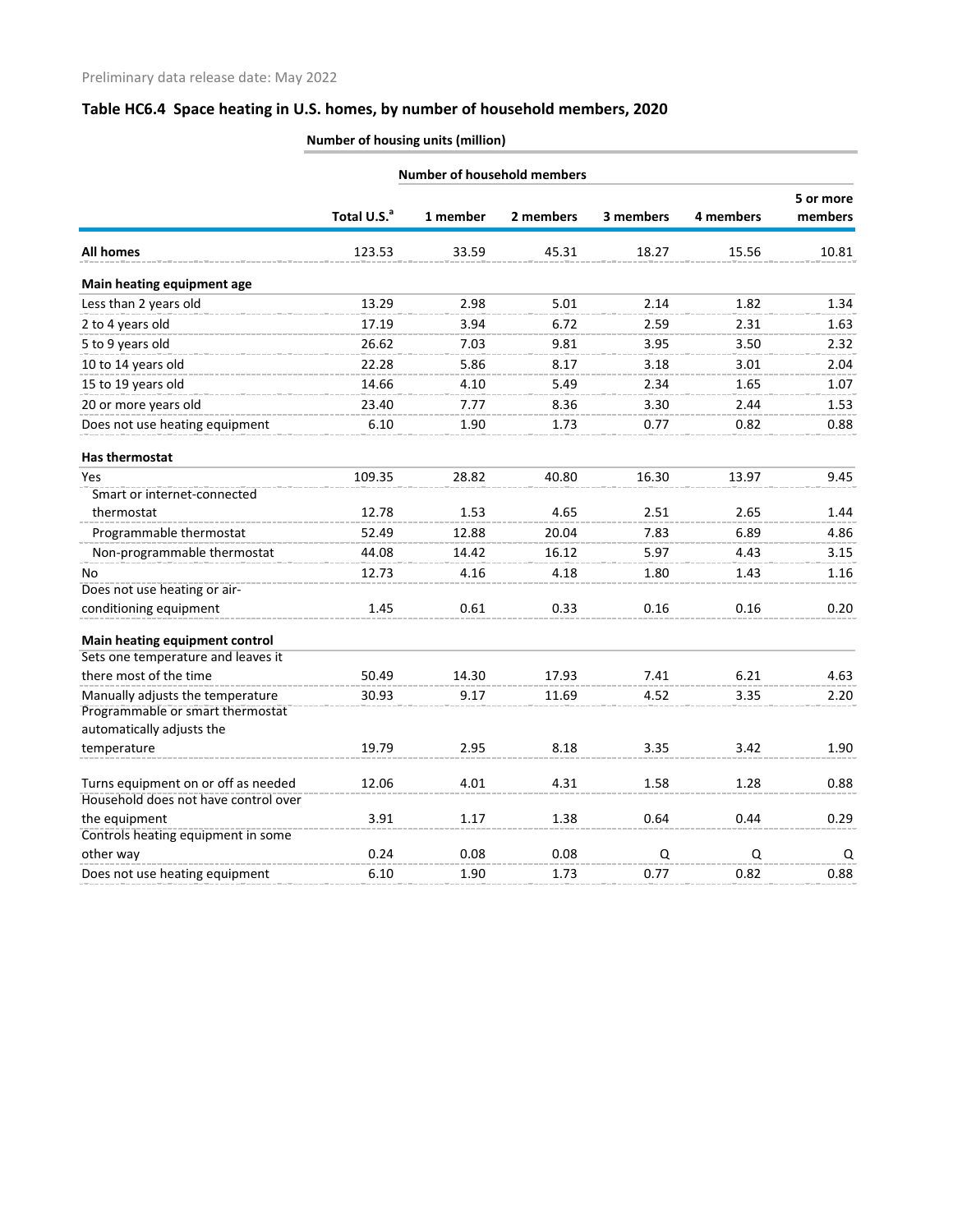| <b>Number of household members</b>          |                         |          |           |           |           |                      |
|---------------------------------------------|-------------------------|----------|-----------|-----------|-----------|----------------------|
|                                             | Total U.S. <sup>a</sup> | 1 member | 2 members | 3 members | 4 members | 5 or more<br>members |
| <b>All homes</b>                            | 123.53                  | 33.59    | 45.31     | 18.27     | 15.56     | 10.81                |
| Secondary heating fuel and<br>equipment     |                         |          |           |           |           |                      |
| Uses secondary heating equipment            | 51.25                   | 11.29    | 20.03     | 8.24      | 7.04      | 4.66                 |
| Natural gas                                 | 7.55                    | 1.47     | 3.07      | 1.09      | 1.19      | 0.74                 |
| Fireplace                                   | 6.94                    | 1.34     | 2.76      | 0.99      | 1.13      | 0.72                 |
| Some other equipment                        | 0.61                    | 0.13     | 0.31      | 0.11      | 0.06      | Q                    |
| Electricity                                 | 31.50                   | 7.53     | 11.55     | 5.35      | 4.26      | 2.81                 |
| Portable electric heaters                   | 25.02                   | 6.22     | 8.82      | 4.38      | 3.33      | 2.27                 |
| Ductless heat pump (mini-split)             | 0.94                    | 0.12     | 0.45      | 0.11      | 0.16      | 0.11                 |
| Built-in electric units                     | 3.17                    | 0.72     | 1.25      | 0.49      | 0.46      | 0.25                 |
| Fireplace                                   | 1.79                    | 0.36     | 0.81      | 0.27      | 0.24      | 0.11                 |
| Some other equipment                        | 0.57                    | 0.11     | 0.23      | 0.10      | 0.07      | 0.07                 |
| Wood                                        | 8.61                    | 1.52     | 3.64      | 1.35      | 1.23      | 0.87                 |
| Heating stove                               | 3.12                    | 0.64     | 1.49      | 0.37      | 0.39      | 0.23                 |
| Fireplace                                   | 5.47                    | 0.87     | 2.13      | 0.98      | 0.85      | 0.64                 |
| Some other equipment                        | Q                       | Q        | Q         | Q         | N         | N                    |
| Some other fuel <sup>b</sup>                | 3.59                    | 0.78     | 1.77      | 0.45      | 0.35      | 0.24                 |
| Does not use secondary heating              |                         |          |           |           |           |                      |
| equipment                                   | 66.18                   | 20.40    | 23.55     | 9.27      | 7.70      | 5.27                 |
| Does not use any heating equipment          | 6.10                    | 1.90     | 1.73      | 0.77      | 0.82      | 0.88                 |
| <b>Secondary heating usage</b>              |                         |          |           |           |           |                      |
| Uses all or almost all of the time          | 10.91                   | 2.33     | 4.18      | 1.77      | 1.61      | 1.01                 |
| Uses at least once a week                   | 9.41                    | 1.56     | 3.57      | 1.71      | 1.66      | 0.91                 |
| Uses a few times per month                  | 4.71                    | 0.89     | 1.87      | 0.81      | 0.62      | 0.52                 |
| Uses only when it is very cold              | 19.64                   | 4.96     | 7.76      | 2.98      | 2.22      | 1.71                 |
| Uses only in rare situations, such as       |                         |          |           |           |           |                      |
| when a guest is visiting                    | 6.59                    | 1.55     | 2.64      | 0.97      | 0.92      | 0.51                 |
| Does not use secondary heating<br>equipment | 66.18                   | 20.40    | 23.55     | 9.27      | 7.70      | 5.27                 |
|                                             |                         |          |           |           |           |                      |
| Does not use any heating equipment          | 6.10                    | 1.90     | 1.73      | 0.77      | 0.82      | 0.88                 |
| Winter indoor daytime temperature           |                         |          |           |           |           |                      |
| when someone is home                        |                         |          |           |           |           |                      |
| 63 degrees or less                          | 4.29                    | 1.50     | 1.32      | 0.71      | 0.41      | 0.36                 |
| 64 to 66 degrees                            | 10.27                   | 2.98     | 3.57      | 1.54      | 1.37      | 0.80                 |
| 67 to 69 degrees                            | 32.43                   | 7.56     | 12.95     | 4.87      | 4.39      | 2.66                 |
| 70 degrees                                  | 26.94                   | 7.07     | 10.13     | 3.97      | 3.37      | 2.41                 |
| 71 to 73 degrees                            | 25.20                   | 7.02     | 9.17      | 3.87      | 3.17      | 1.97                 |
| 74 degrees or more                          | 18.30                   | 5.54     | 6.44      | 2.54      | 2.04      | 1.73                 |
| Does not use heating equipment              | 6.10                    | 1.90     | 1.73      | 0.77      | 0.82      | 0.88                 |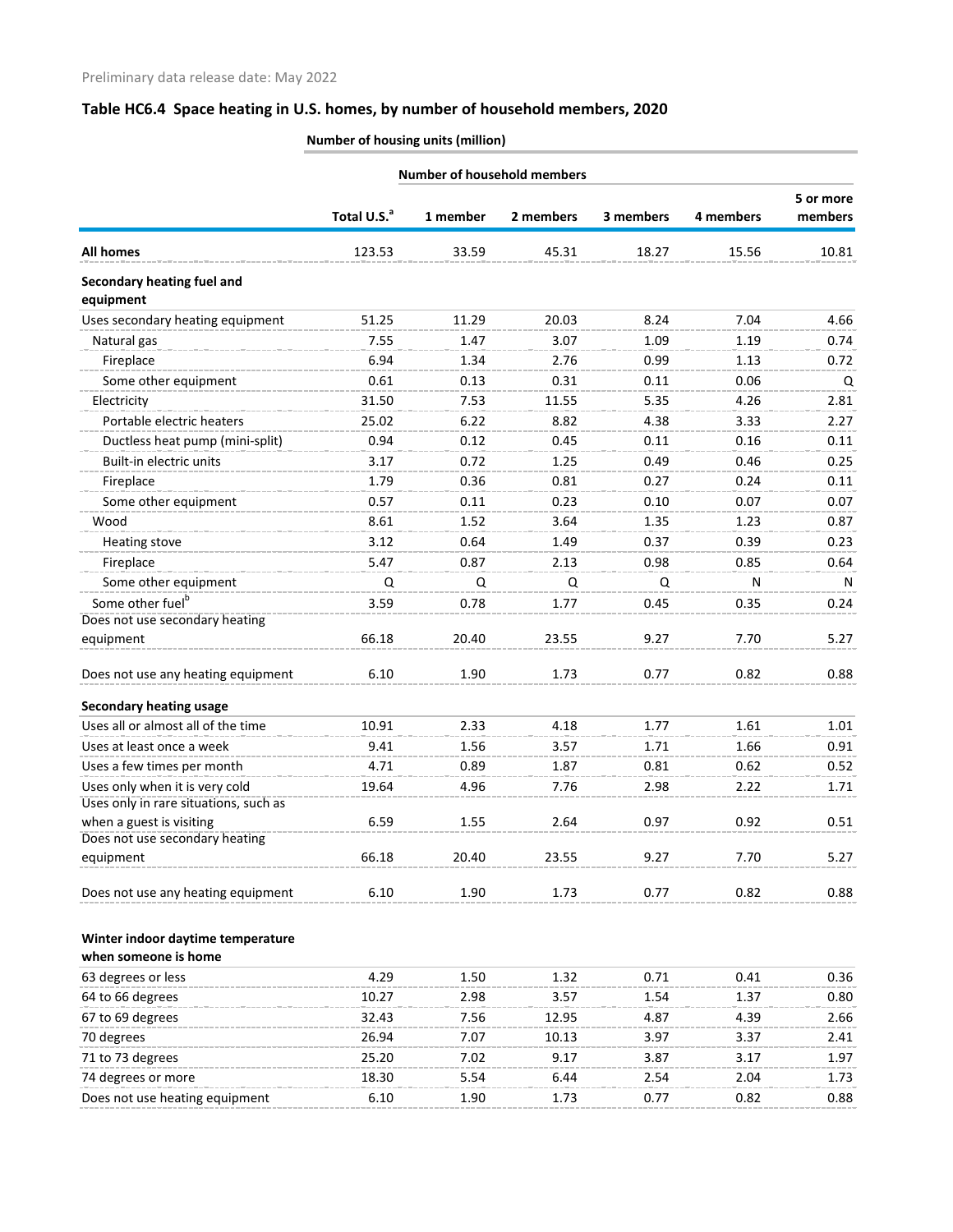|                                                          | <b>Number of household members</b> |          |           |           |           |                      |  |
|----------------------------------------------------------|------------------------------------|----------|-----------|-----------|-----------|----------------------|--|
|                                                          | Total U.S. <sup>a</sup>            | 1 member | 2 members | 3 members | 4 members | 5 or more<br>members |  |
| <b>All homes</b>                                         | 123.53                             | 33.59    | 45.31     | 18.27     | 15.56     | 10.81                |  |
| Winter indoor daytime temperature<br>when no one is home |                                    |          |           |           |           |                      |  |
| 63 degrees or less                                       | 18.59                              | 5.50     | 6.77      | 2.69      | 2.25      | 1.38                 |  |
| 64 to 66 degrees                                         | 22.05                              | 5.69     | 8.23      | 3.31      | 3.05      | 1.78                 |  |
| 67 to 69 degrees                                         | 30.03                              | 7.41     | 11.49     | 4.70      | 4.00      | 2.44                 |  |
| 70 degrees                                               | 19.35                              | 5.17     | 7.28      | 2.77      | 2.30      | 1.84                 |  |
| 71 to 73 degrees                                         | 15.06                              | 4.31     | 5.42      | 2.33      | 1.73      | 1.26                 |  |
| 74 degrees or more                                       | 12.35                              | 3.61     | 4.39      | 1.71      | 1.41      | 1.23                 |  |
| Does not use heating equipment                           | 6.10                               | 1.90     | 1.73      | 0.77      | 0.82      | 0.88                 |  |
| Winter indoor temperature at night                       |                                    |          |           |           |           |                      |  |
| 63 degrees or less                                       | 14.70                              | 4.52     | 5.94      | 1.86      | 1.33      | 1.05                 |  |
| 64 to 66 degrees                                         | 19.67                              | 5.30     | 7.83      | 2.74      | 2.50      | 1.29                 |  |
| 67 to 69 degrees                                         | 31.47                              | 7.59     | 12.22     | 4.75      | 4.15      | 2.76                 |  |
| 70 degrees                                               | 20.22                              | 5.27     | 7.28      | 3.17      | 2.71      | 1.79                 |  |
| 71 to 73 degrees                                         | 17.49                              | 4.81     | 5.98      | 2.82      | 2.33      | 1.54                 |  |
| 74 degrees or more                                       | 13.88                              | 4.18     | 4.34      | 2.15      | 1.72      | 1.50                 |  |
| Does not use heating equipment                           | 6.10                               | 1.90     | 1.73      | 0.77      | 0.82      | 0.88                 |  |
| <b>Heated basement</b>                                   |                                    |          |           |           |           |                      |  |
| Yes                                                      | 24.93                              | 4.13     | 10.01     | 4.19      | 3.97      | 2.62                 |  |
| No                                                       | 11.71                              | 2.68     | 4.56      | 1.83      | 1.51      | 1.12                 |  |
| Not asked (heated homes with no                          |                                    |          |           |           |           |                      |  |
| basement)                                                | 45.02                              | 9.56     | 17.84     | 7.23      | 6.26      | 4.12                 |  |
| Not asked (unheated homes,                               |                                    |          |           | 5.02      |           |                      |  |
| apartments, and mobile homes)                            | 41.88                              | 17.21    | 12.89     |           | 3.81      | 2.95                 |  |
| <b>Heated attic</b>                                      |                                    |          |           |           |           |                      |  |
| Yes                                                      | 3.48                               | 0.68     | 1.08      | 0.63      | 0.63      | 0.46                 |  |
| No<br>Not asked (heated homes with no                    | 51.56                              | 9.79     | 20.79     | 8.41      | 7.70      | 4.87                 |  |
| attic)                                                   | 26.61                              | 5.90     | 10.54     | 4.21      | 3.41      | 2.54                 |  |
| Not asked (unheated homes,                               |                                    |          |           |           |           |                      |  |
| apartments, and mobile homes)                            | 41.88                              | 17.21    | 12.89     | 5.02      | 3.81      | 2.95                 |  |
| <b>Heated attached garage</b>                            |                                    |          |           |           |           |                      |  |
| Yes                                                      | 3.87                               | 0.62     | 1.70      | 0.56      | 0.50      | 0.50                 |  |
| No                                                       | 46.07                              | 8.06     | 18.40     | 7.80      | 7.23      | 4.59                 |  |
| Not asked (heated homes with no                          |                                    |          |           |           |           |                      |  |
| attached garage)<br>Not asked (unheated homes,           | 31.71                              | 7.70     | 12.32     | 4.89      | 4.02      | 2.78                 |  |
| apartments, and mobile homes)                            | 41.88                              | 17.21    | 12.89     | 5.02      | 3.81      | 2.95                 |  |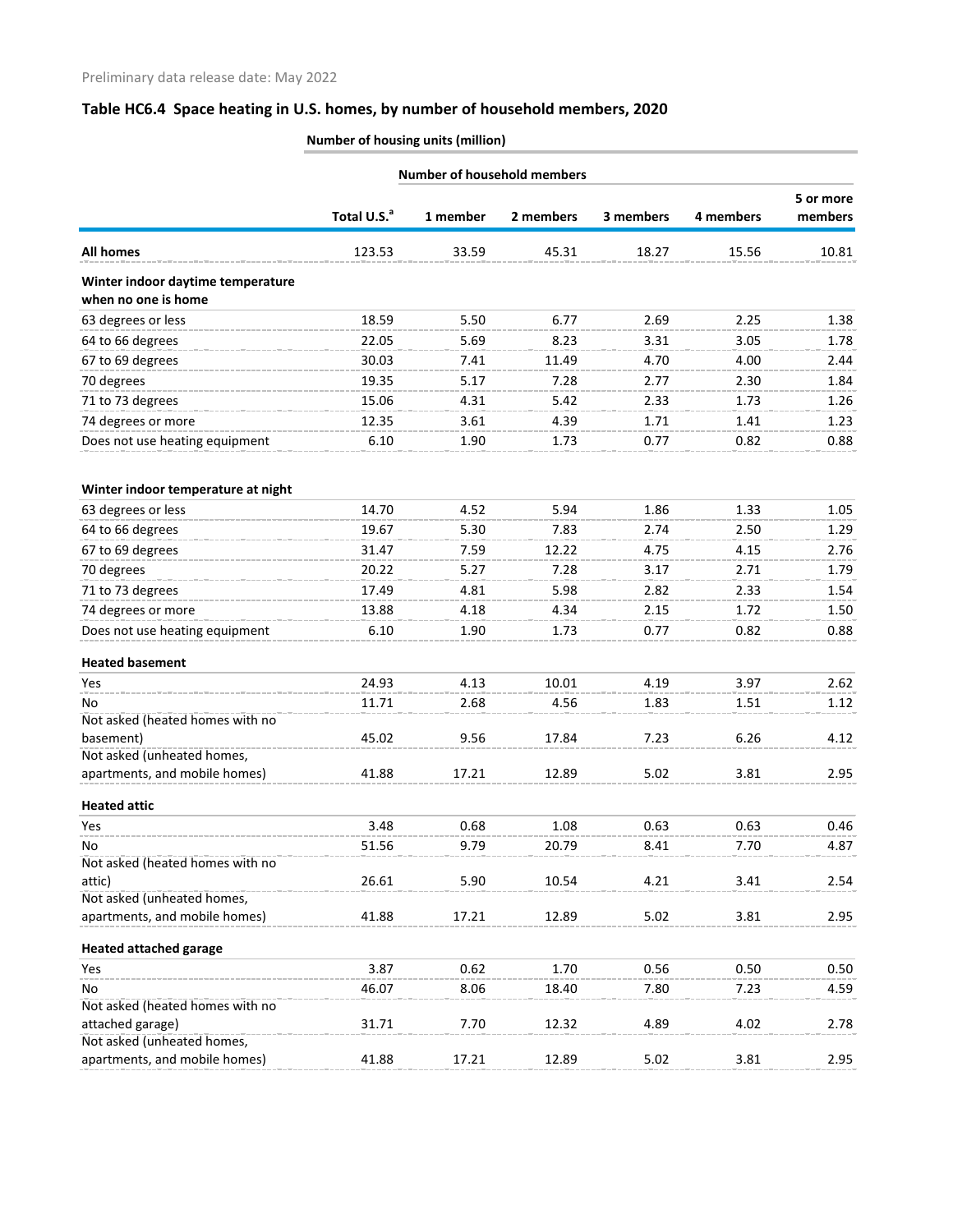|                                    | Number of household members |          |           |           |           |                      |  |  |  |
|------------------------------------|-----------------------------|----------|-----------|-----------|-----------|----------------------|--|--|--|
|                                    | Total U.S. <sup>a</sup>     | 1 member | 2 members | 3 members | 4 members | 5 or more<br>members |  |  |  |
| <b>All homes</b>                   | 123.53                      | 33.59    | 45.31     | 18.27     | 15.56     | 10.81                |  |  |  |
| <b>Humidifier usage</b>            |                             |          |           |           |           |                      |  |  |  |
| Uses a humidifier                  | 29.25                       | 5.96     | 11.42     | 4.84      | 4.28      | 2.74                 |  |  |  |
| Uses only occasionally             | 7.13                        | 1.22     | 2.02      | 1.22      | 1.55      | 1.13                 |  |  |  |
| Uses only during winter months     | 15.77                       | 3.49     | 7.02      | 2.44      | 1.85      | 0.97                 |  |  |  |
| Uses about half of the year        | 2.21                        | 0.44     | 0.85      | 0.36      | 0.34      | 0.23                 |  |  |  |
| Uses all or almost all of the year | 4.12                        | 0.79     | 1.54      | 0.82      | 0.55      | 0.42                 |  |  |  |
| Does not use a humidifier          | 94.28                       | 27.63    | 33.89     | 13.43     | 11 27     | 8.06                 |  |  |  |

#### **Number of housing units (million)**

Source: U.S. Energy Information Administration, Office of Energy Demand and Integrated Statistics, Form EIA-457A of the *2020 Residential Energy Consumption Survey*

Notes: Because of rounding, data may not sum to totals. See RECS Terminology for the definitions of terms used in these tables.

<sup>a</sup> Total U.S. includes all primary occupied housing units in the 50 states and the District of Columbia. Vacant housing units, seasonal units, second homes, military houses, and group quarters are excluded.

**b** Some other fuel includes coal and district steam.

Q = Data withheld because either the relative standard error (RSE) was greater than 50% or fewer than 10 households were in the reporting sample.

N = No households in reporting sample.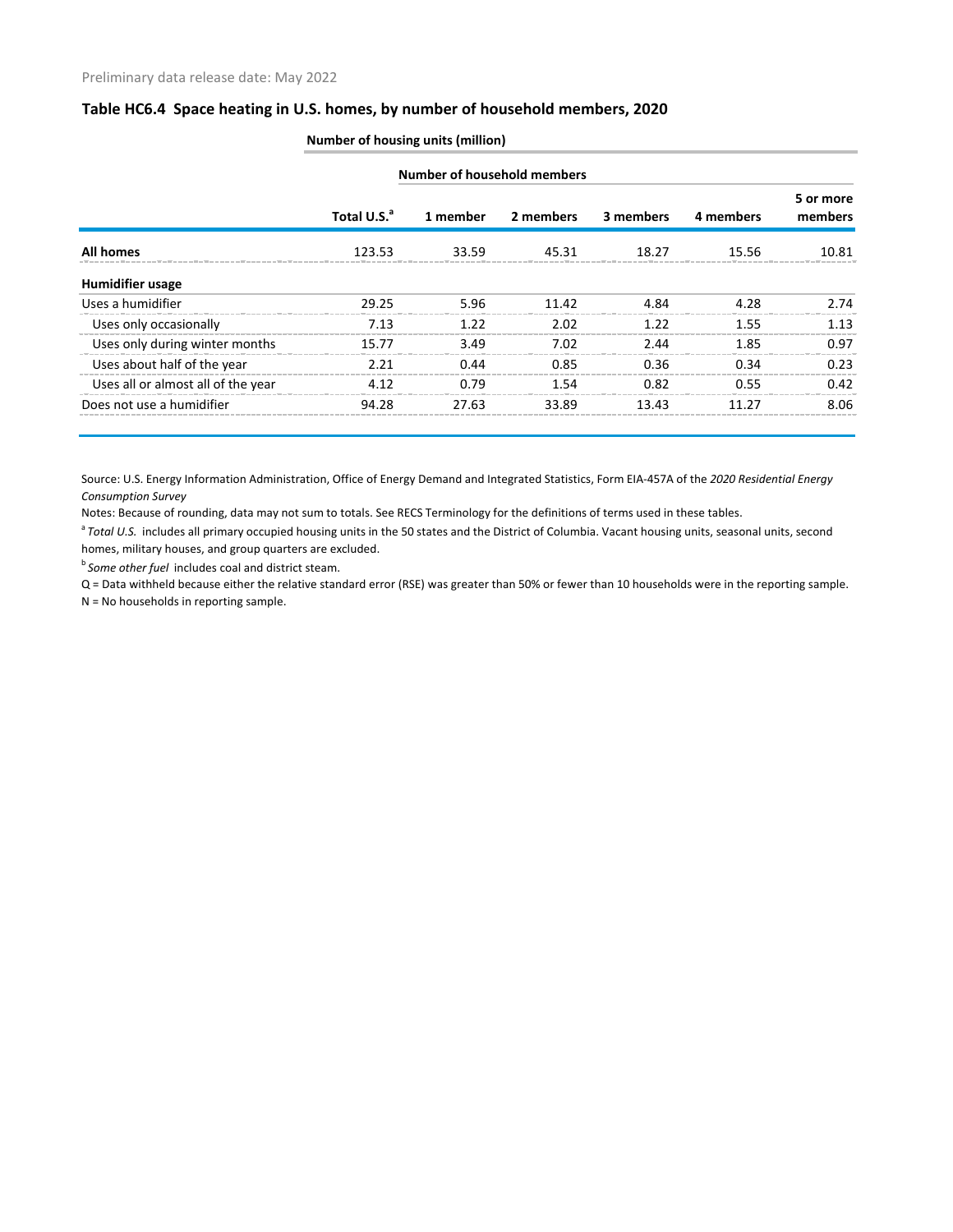#### **RSEs for number of housing units**

|                                 |                         | <b>Number of household members</b> |           |           |           |                      |
|---------------------------------|-------------------------|------------------------------------|-----------|-----------|-----------|----------------------|
|                                 | Total U.S. <sup>a</sup> | 1 member                           | 2 members | 3 members | 4 members | 5 or more<br>members |
| <b>All homes</b>                | 0.00                    | 1.25                               | 1.15      | 1.87      | 2.08      | 3.13                 |
| <b>Space heating equipment</b>  |                         |                                    |           |           |           |                      |
| Uses space heating equipment    | 0.23                    | 1.37                               | 1.23      | 1.88      | 2.15      | 3.21                 |
| Has space heating equipment but |                         |                                    |           |           |           |                      |
| does not use it                 | 5.61                    | 9.77                               | 8.12      | 17.01     | 17.95     | 14.22                |
| Does not have space heating     |                         |                                    |           |           |           |                      |
| equipment                       | 7.69                    | 15.01                              | 15.57     | 17.21     | 17.82     | 15.52                |
| Main heating fuel and equipment |                         |                                    |           |           |           |                      |
| Natural gas                     | 0.97                    | 2.27                               | 1.70      | 3.20      | 3.36      | 4.42                 |
| Central warm-air furnace        | 0.99                    | 2.41                               | 1.83      | 3.61      | 3.26      | 4.87                 |
| Steam or hot water system       | 3.76                    | 7.01                               | 5.15      | 8.76      | 10.21     | 16.52                |
| Built-in room heater            | 6.13                    | 11.57                              | 12.87     | 16.04     | 25.94     | 19.33                |
| Some other equipment            | 19.12                   | 39.37                              | 33.17     | 49.48     | 45.33     | 81.48                |
| Electricity                     | 0.95                    | 2.27                               | 2.18      | 3.29      | 3.70      | 5.17                 |
| Central warm-air furnace        | 2.16                    | 4.91                               | 3.98      | 5.26      | 5.93      | 7.18                 |
| Heat pump                       | 1.84                    | 4.35                               | 3.09      | 5.32      | 5.87      | 8.40                 |
| Ductless heat pump (mini-split) | 8.38                    | 15.72                              | 14.02     | 25.27     | 22.96     | 27.15                |
| Built-in electric units         | 2.74                    | 4.42                               | 6.11      | 10.78     | 10.23     | 14.92                |
| Portable electric heaters       | 6.15                    | 12.41                              | 10.62     | 12.59     | 12.78     | 18.20                |
| Some other equipment            | 10.83                   | 24.22                              | 14.09     | 30.22     | 27.08     | 30.49                |
| Fuel oil or kerosene            | 3.36                    | 7.35                               | 6.44      | 6.92      | 10.04     | 12.44                |
| Central warm-air furnace        | 4.55                    | 9.25                               | 8.68      | 9.65      | 11.77     | 15.60                |
| Steam or hot water system       | 6.77                    | 14.13                              | 11.83     | 13.52     | 19.20     | 23.26                |
| Some other equipment            | 16.16                   | 36.48                              | 28.19     | 45.83     | 36.57     | 51.74                |
| Propane                         | 4.01                    | 8.20                               | 6.29      | 10.99     | 11.98     | 16.53                |
| Central warm-air furnace        | 4.19                    | 8.52                               | 6.69      | 12.52     | 13.82     | 18.75                |
| Some other equipment            | 8.03                    | 13.25                              | 11.77     | 24.14     | 27.72     | 34.13                |
| Wood                            | 5.19                    | 12.28                              | 7.57      | 15.29     | 15.72     | 23.54                |
| <b>Heating stove</b>            | 5.76                    | 12.87                              | 8.48      | 16.77     | 16.32     | 24.50                |
| Some other equipment            | 19.24                   | 57.59                              | 24.10     | 45.07     | 58.78     | 100.43               |
| Some other fuel <sup>b</sup>    | 33.09                   | 100.23                             | 36.45     | 100.27    | 0.00      | 0.00                 |
| Does not use heating equipment  | 4.53                    | 8.67                               | 7.55      | 11.34     | 13.13     | 10.22                |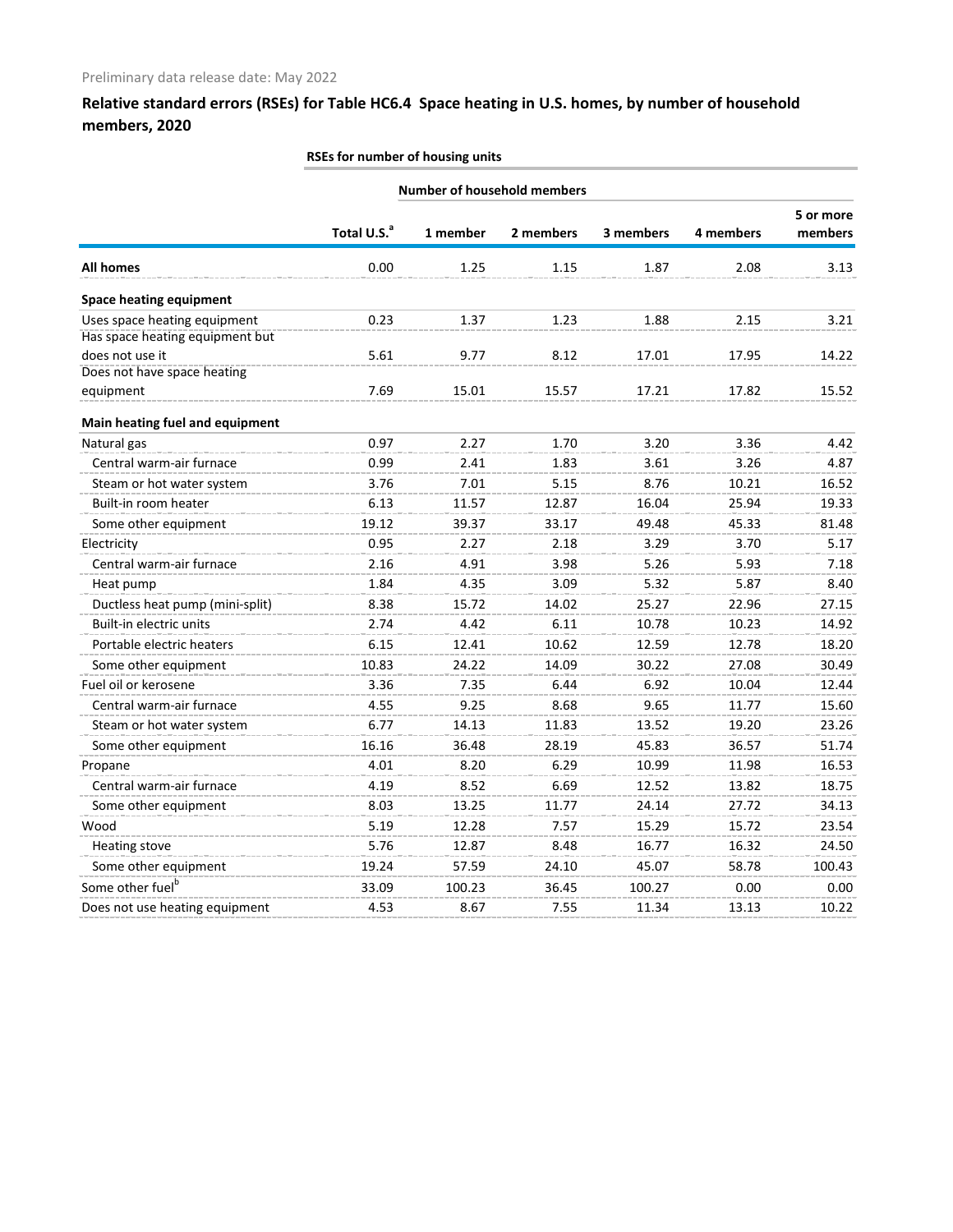#### **RSEs for number of housing units**

| <b>Number of household members</b>                                          |                         |          |           |           |           |                      |
|-----------------------------------------------------------------------------|-------------------------|----------|-----------|-----------|-----------|----------------------|
|                                                                             | Total U.S. <sup>a</sup> | 1 member | 2 members | 3 members | 4 members | 5 or more<br>members |
| <b>All homes</b>                                                            | 0.00                    | 1.25     | 1.15      | 1.87      | 2.08      | 3.13                 |
| <b>Main heating equipment (including</b><br>all fuels)                      |                         |          |           |           |           |                      |
| Central warm-air furnace                                                    | 0.66                    | 2.07     | 1.63      | 2.53      | 2.51      | 4.23                 |
| Heat pump                                                                   | 1.84                    | 4.35     | 3.09      | 5.32      | 5.87      | 8.40                 |
| Steam or hot water system                                                   | 2.85                    | 5.64     | 4.52      | 7.22      | 7.65      | 12.48                |
| Ductless heat pump (mini-split)                                             | 8.38                    | 15.72    | 14.02     | 25.27     | 22.96     | 27.15                |
| Built-in electric units                                                     | 2.74                    | 4.42     | 6.11      | 10.78     | 10.23     | 14.92                |
| Built-in oil or gas room heater                                             | 5.53                    | 10.35    | 9.73      | 14.26     | 23.11     | 18.27                |
| Portable electric heaters                                                   | 6.15                    | 12.41    | 10.62     | 12.59     | 12.78     | 18.20                |
| Heating stove burning wood                                                  | 5.76                    | 12.87    | 8.48      | 16.77     | 16.32     | 24.50                |
| Some other equipment                                                        | 10.02                   | 21.76    | 12.80     | 37.38     | 24.80     | 56.07                |
| Does not use heating equipment                                              | 4.53                    | 8.67     | 7.55      | 11.34     | 13.13     | 10.22                |
|                                                                             |                         |          |           |           |           |                      |
| Main heating equipment age<br>Less than 2 years old                         | 2.42                    | 5.14     | 3.81      | 5.67      | 7.25      | 8.98                 |
| 2 to 4 years old                                                            | 2.11                    | 5.25     | 3.80      | 5.35      | 5.78      | 8.05                 |
| 5 to 9 years old                                                            | 1.46                    | 2.85     | 2.43      | 3.93      | 4.26      | 5.40                 |
|                                                                             |                         |          |           |           |           |                      |
| 10 to 14 years old                                                          | 1.98                    | 4.65     | 2.88      | 5.30      | 4.34      | 7.52                 |
| 15 to 19 years old                                                          | 2.50                    | 5.31     | 4.33      | 6.87      | 6.36      | 9.94                 |
| 20 or more years old                                                        | 1.77                    | 3.34     | 3.35      | 4.39      | 6.11      | 6.73                 |
| Does not use heating equipment                                              | 4.53                    | 8.67     | 7.55      | 11.34     | 13.13     | 10.22                |
| Has thermostat                                                              |                         |          |           |           |           |                      |
| Yes                                                                         | 0.34                    | 1.37     | 1.16      | 1.88      | 2.08      | 3.50                 |
| Smart or internet-connected                                                 |                         |          |           |           |           |                      |
| thermostat                                                                  | 2.22                    | 7.25     | 4.07      | 5.87      | 4.62      | 7.57                 |
| Programmable thermostat                                                     | 0.88                    | 2.59     | 2.06      | 2.94      | 3.32      | 4.49                 |
| Non-programmable thermostat                                                 | 1.29                    | 1.91     | 2.32      | 3.31      | 3.75      | 6.56                 |
| No                                                                          | 2.69                    | 5.06     | 4.71      | 7.51      | 8.55      | 10.10                |
| Does not use heating or air-                                                |                         |          |           |           |           |                      |
| conditioning equipment                                                      | 8.80                    | 16.23    | 14.98     | 27.98     | 29.83     | 25.52                |
| Main heating equipment control                                              |                         |          |           |           |           |                      |
| Sets one temperature and leaves it                                          |                         |          |           |           |           |                      |
| there most of the time                                                      | 1.12                    | 2.00     | 2.19      | 3.25      | 3.86      | 4.47                 |
| Manually adjusts the temperature<br>Programmable or smart thermostat        | 1.74                    | 2.75     | 2.55      | 4.26      | 4.90      | 6.36                 |
| automatically adjusts the                                                   |                         |          |           |           |           |                      |
| temperature                                                                 | 1.84                    | 4.32     | 3.06      | 4.78      | 4.48      | 6.83                 |
| Turns equipment on or off as needed<br>Household does not have control over | 2.85                    | 4.71     | 5.33      | 9.03      | 8.93      | 11.65                |
| the equipment                                                               | 5.10                    | 10.72    | 9.53      | 12.67     | 17.19     | 18.50                |
| Controls heating equipment in some                                          |                         |          |           |           |           |                      |
| other way                                                                   | 17.23                   | 35.96    | 29.90     | 49.96     | 44.56     | 51.15                |
| Does not use heating equipment                                              | 4.53                    | 8.67     | 7.55      | 11.34     | 13.13     | 10.22                |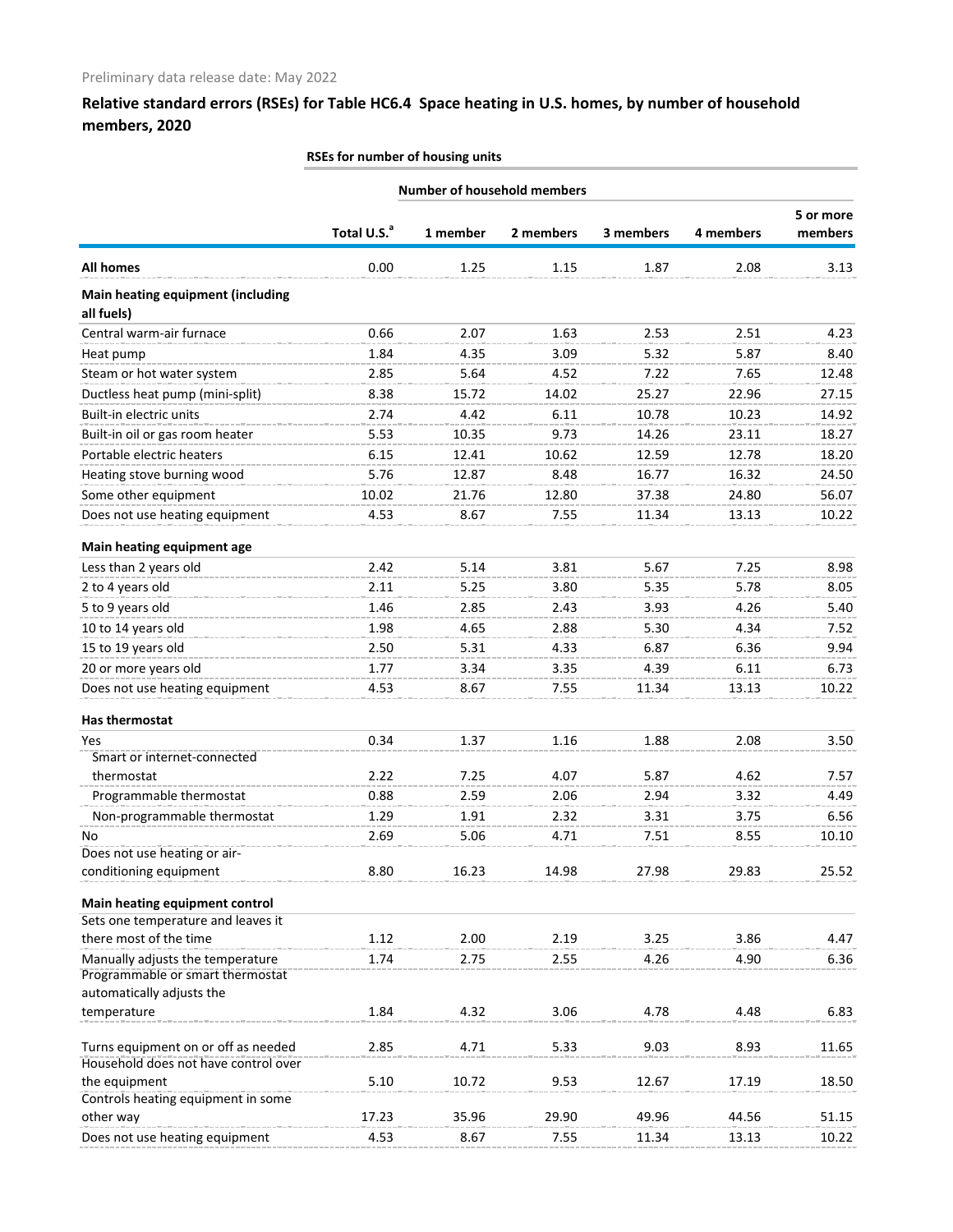|  |  | RSEs for number of housing units |  |  |  |
|--|--|----------------------------------|--|--|--|
|--|--|----------------------------------|--|--|--|

|                                                           |                         | <b>Number of household members</b> |           |           |           |                      |
|-----------------------------------------------------------|-------------------------|------------------------------------|-----------|-----------|-----------|----------------------|
|                                                           | Total U.S. <sup>a</sup> | 1 member                           | 2 members | 3 members | 4 members | 5 or more<br>members |
| <b>All homes</b>                                          | 0.00                    | 1.25                               | 1.15      | 1.87      | 2.08      | 3.13                 |
| Secondary heating fuel and<br>equipment                   |                         |                                    |           |           |           |                      |
| Uses secondary heating equipment                          | 1.01                    | 2.85                               | 1.86      | 3.12      | 3.14      | 4.49                 |
| Natural gas                                               | 2.92                    | 6.48                               | 4.89      | 8.27      | 6.85      | 10.87                |
| Fireplace                                                 | 3.15                    | 7.13                               | 5.02      | 8.69      | 7.09      | 11.00                |
| Some other equipment                                      | 9.87                    | 22.91                              | 17.33     | 32.11     | 30.60     | 53.02                |
| Electricity                                               | 1.35                    | 3.78                               | 2.64      | 4.12      | 4.32      | 5.21                 |
| Portable electric heaters                                 | 1.44                    | 4.12                               | 2.97      | 4.39      | 4.60      | 5.73                 |
| Ductless heat pump (mini-split)                           | 9.64                    | 23.97                              | 11.78     | 20.22     | 21.77     | 27.62                |
| Built-in electric units                                   | 4.38                    | 10.39                              | 6.46      | 10.53     | 13.78     | 18.77                |
| Fireplace                                                 | 5.70                    | 15.16                              | 8.74      | 16.37     | 17.63     | 28.00                |
| Some other equipment                                      | 12.75                   | 35.15                              | 17.17     | 30.37     | 30.32     | 38.48                |
| Wood                                                      | 2.73                    | 6.37                               | 4.53      | 7.66      | 7.46      | 10.33                |
| <b>Heating stove</b>                                      | 4.76                    | 10.01                              | 7.21      | 11.76     | 13.16     | 15.86                |
| Fireplace                                                 | 3.77                    | 8.71                               | 6.34      | 9.21      | 8.70      | 13.16                |
| Some other equipment                                      | 68.13                   | 100.81                             | 80.09     | 100.38    | 0.00      | 0.00                 |
| Some other fuel <sup>b</sup>                              | 4.50                    | 11.20                              | 6.64      | 13.50     | 18.85     | 15.10                |
| Does not use secondary heating<br>equipment               | 0.79                    | 1.69                               | 1.83      | 2.85      | 3.28      | 3.89                 |
| Does not use any heating equipment                        | 4.53                    | 8.67                               | 7.55      | 11.34     | 13.13     | 10.22                |
| <b>Secondary heating usage</b>                            |                         |                                    |           |           |           |                      |
| Uses all or almost all of the time                        | 2.73                    | 6.56                               | 4.70      | 6.41      | 7.93      | 9.96                 |
| Uses at least once a week                                 | 2.32                    | 7.12                               | 4.23      | 6.35      | 6.09      | 8.50                 |
| Uses a few times per month                                | 4.22                    | 8.07                               | 6.71      | 9.03      | 11.03     | 13.20                |
| Uses only when it is very cold                            | 2.10                    | 4.62                               | 2.97      | 6.14      | 6.54      | 8.41                 |
| Uses only in rare situations, such as                     |                         |                                    |           |           |           |                      |
| when a guest is visiting                                  | 3.46                    | 6.26                               | 5.35      | 8.27      | 10.99     | 11.73                |
| Does not use secondary heating<br>equipment               | 0.79                    | 1.69                               | 1.83      | 2.85      | 3.28      | 3.89                 |
| Does not use any heating equipment                        | 4.53                    | 8.67                               | 7.55      | 11.34     | 13.13     | 10.22                |
| Winter indoor daytime temperature<br>when someone is home |                         |                                    |           |           |           |                      |
| 63 degrees or less                                        | 4.53                    | 7.90                               | 7.55      | 12.97     | 11.60     | 20.07                |
| 64 to 66 degrees                                          | 2.75                    | 5.27                               | 4.31      | 7.40      | 8.50      | 10.62                |
| 67 to 69 degrees                                          | 1.21                    | 3.42                               | 2.65      | 3.67      | 4.19      | 5.68                 |
| 70 degrees                                                | 1.56                    | 4.33                               | 2.76      | 4.40      | 4.72      | 5.54                 |
| 71 to 73 degrees                                          | 1.53                    | 3.30                               | 2.80      | 5.10      | 4.83      | 6.91                 |
| 74 degrees or more                                        | 2.27                    | 3.99                               | 4.13      | 5.67      | 7.13      | 6.84                 |
| Does not use heating equipment                            | 4.53                    | 8.67                               | 7.55      | 11.34     | 13.13     | 10.22                |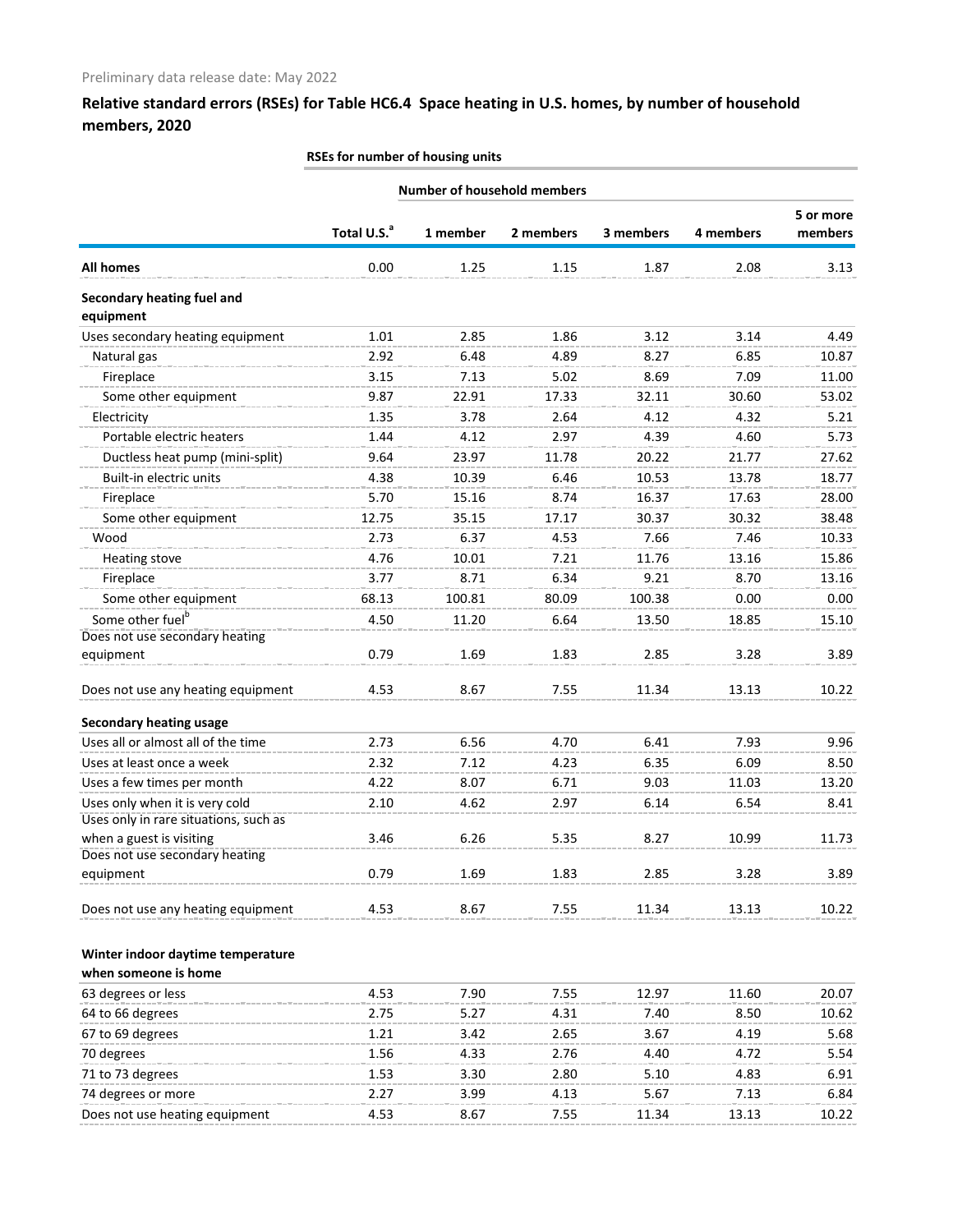|                                                             |                         |          | <b>Number of household members</b> |           |           |           |
|-------------------------------------------------------------|-------------------------|----------|------------------------------------|-----------|-----------|-----------|
|                                                             |                         |          |                                    |           |           | 5 or more |
|                                                             | Total U.S. <sup>a</sup> | 1 member | 2 members                          | 3 members | 4 members | members   |
| All homes                                                   | 0.00                    | 1.25     | 1.15                               | 1.87      | 2.08      | 3.13      |
| Winter indoor daytime temperature                           |                         |          |                                    |           |           |           |
| when no one is home                                         |                         |          |                                    |           |           |           |
| 63 degrees or less                                          | 2.15                    | 3.90     | 3.08                               | 5.33      | 6.62      | 9.89      |
| 64 to 66 degrees                                            | 1.95                    | 4.16     | 3.36                               | 5.32      | 4.16      | 9.31      |
| 67 to 69 degrees                                            | 1.39                    | 3.09     | 2.94                               | 3.83      | 3.55      | 5.37      |
| 70 degrees                                                  | 2.23                    | 4.52     | 3.26                               | 4.93      | 6.17      | 7.40      |
| 71 to 73 degrees                                            | 2.10                    | 4.13     | 3.90                               | 5.63      | 5.65      | 7.75      |
| 74 degrees or more                                          | 2.59                    | 5.01     | 5.29                               | 8.00      | 8.77      | 9.38      |
| Does not use heating equipment                              | 4.53                    | 8.67     | 7.55                               | 11.34     | 13.13     | 10.22     |
| Winter indoor temperature at night                          |                         |          |                                    |           |           |           |
| 63 degrees or less                                          | 2.70                    | 4.79     | 3.66                               | 7.89      | 7.51      | 10.43     |
| 64 to 66 degrees                                            | 2.11                    | 5.00     | 3.32                               | 5.38      | 6.07      | 8.29      |
| 67 to 69 degrees                                            | 1.65                    | 3.53     | 2.37                               | 3.75      | 4.47      | 5.75      |
| 70 degrees                                                  | 2.03                    | 4.61     | 3.10                               | 5.52      | 5.69      | 6.15      |
| 71 to 73 degrees                                            | 2.12                    | 4.06     | 3.55                               | 5.58      | 6.08      | 7.38      |
| 74 degrees or more                                          | 2.60                    | 4.92     | 5.25                               | 5.85      | 7.82      | 7.65      |
| Does not use heating equipment                              | 4.53                    | 8.67     | 7.55                               | 11.34     | 13.13     | 10.22     |
| <b>Heated basement</b>                                      |                         |          |                                    |           |           |           |
| Yes                                                         | 1.16                    | 4.14     | 2.15                               | 3.99      | 4.33      | 4.62      |
| No                                                          | 2.25                    | 5.15     | 3.97                               | 5.67      | 7.19      | 8.14      |
| Not asked (heated homes with no                             |                         |          |                                    |           |           |           |
| basement)                                                   | 0.60                    | 2.54     | 1.71                               | 3.49      | 3.87      | 4.99      |
| Not asked (unheated homes,                                  |                         |          |                                    |           |           |           |
| apartments, and mobile homes)                               | 0.37                    | 1.75     | 2.26                               | 4.40      | 4.97      | 6.86      |
| <b>Heated attic</b>                                         |                         |          |                                    |           |           |           |
| Yes                                                         | 4.07                    | 11.01    | 7.88                               | 12.38     | 9.83      | 12.58     |
| No                                                          | 0.74                    | 2.84     | 1.55                               | 2.88      | 3.25      | 3.93      |
| Not asked (heated homes with no                             |                         |          |                                    |           |           |           |
| attic)                                                      | 1.39                    | 3.61     | 2.20                               | 4.34      | 4.93      | 4.16      |
| Not asked (unheated homes,<br>apartments, and mobile homes) | 0.37                    | 1.75     | 2.26                               | 4.40      | 4.97      | 6.86      |
| <b>Heated attached garage</b>                               |                         |          |                                    |           |           |           |
| Yes                                                         | 3.93                    | 10.75    | 7.04                               | 10.72     | 12.70     | 11.83     |
| No                                                          | 0.88                    | 2.63     | 1.83                               | 2.95      | 3.15      | 3.90      |
| Not asked (heated homes with no                             |                         |          |                                    |           |           |           |
| attached garage)                                            | 1.12                    | 3.30     | 2.53                               | 4.01      | 4.43      | 5.41      |
| Not asked (unheated homes,                                  |                         |          |                                    |           |           |           |
| apartments, and mobile homes)                               | 0.37                    | 1.75     | 2.26                               | 4.40      | 4.97      | 6.86      |